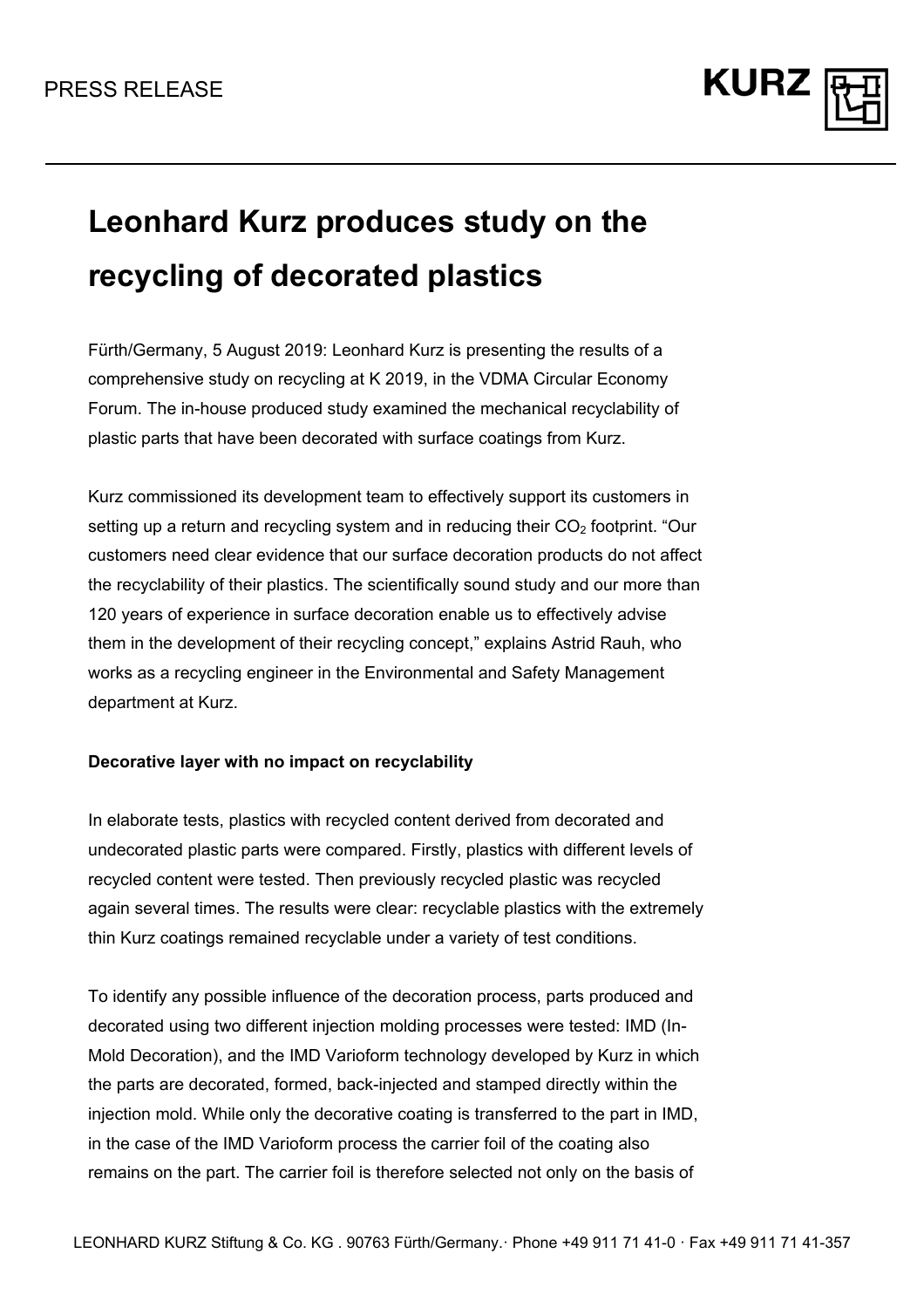

technical criteria. The foil material is also tailored very specifically to the injection molding material, to ensure it supports the recyclability of the plastic part.

## **Live processing and decoration of recycled materials**

Visitors can obtain details, facts and figures on the study at the VDMA Pavilion, which will be located in an outdoor area in front of Hall 16. How the positive results can be implemented as a successful return and recycle system can be experienced live at the Engel booth B42 – C58 in Hall 15. Here plastic to which Kurz decorative foil has been applied will be used as recycled material and processed into a high-quality decorated part in the IMD Varioform process. This plastic part is itself recyclable. It also exhibits another characteristic that makes return and recycle systems so compelling: a brilliant, good as new appearance thanks to the applied surface design.

□□□



The plastic part with recycled content decorated in the IMD Varioform process (Photo: Kurz)

 $\Box \Box \Box$ 

**About KURZ:** The KURZ Group is a global leader in thin film technology. KURZ devel-